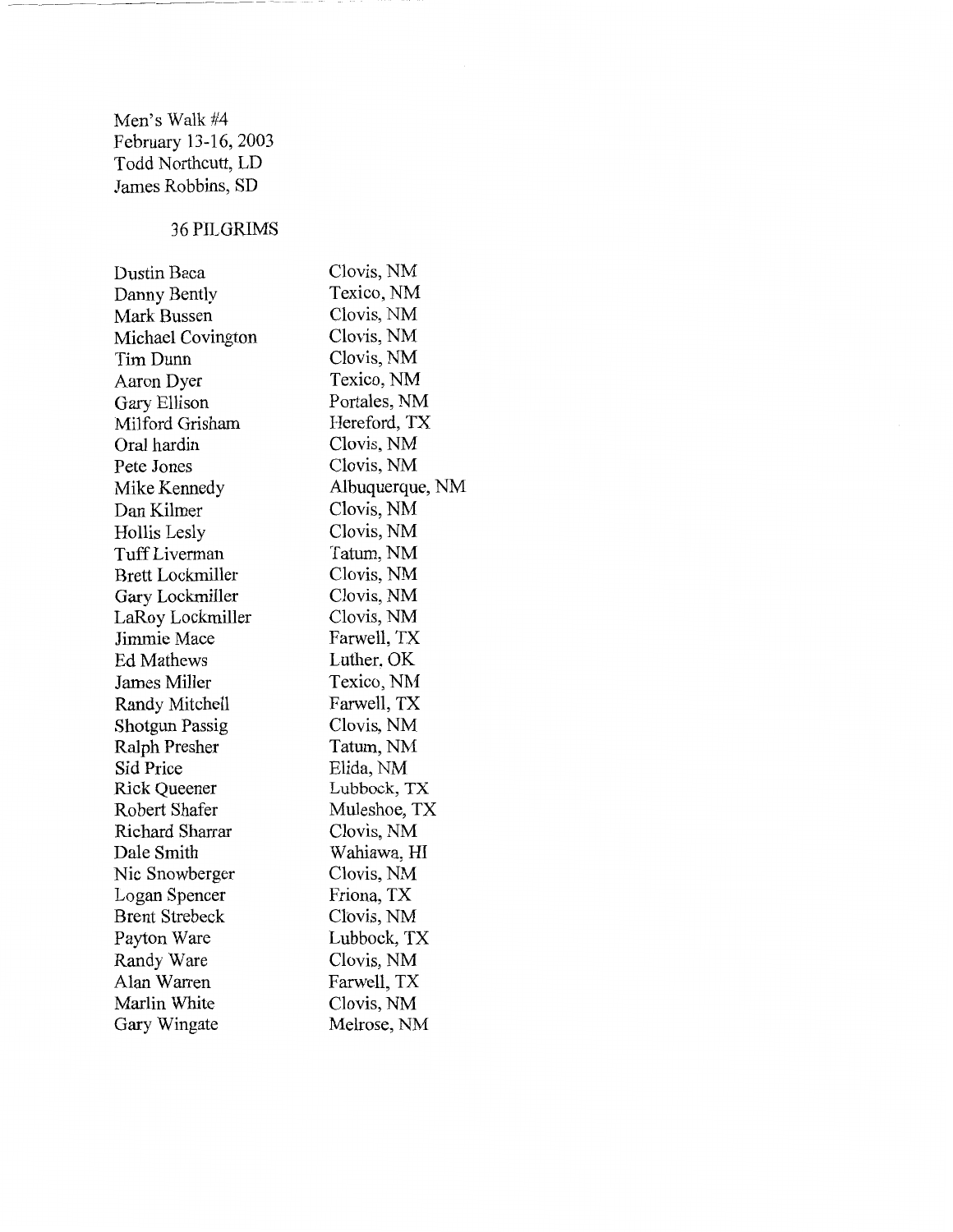# Men's Walk #4 February 13-16, 2003 Todd Northcutt- LD James Robbins- SD

### TEAM

Todd Northcutt- LD James Robbins - SD Rick Jones - ASD Ross Dunn- ASD Herb Gage- ASD Johnny Blalak- ASD Mark Howard- BR Stepehn Schilling - ALD Greg Howard- ALD Ben Hillock- ALD Bobby Speer- ALD Troy Christian- ALD Greg Hartle  $-TL$ Adam Anthony- TL Eric Rushing- TL Jim Lucero - TL Duke Kirkland- TL Mark Osborn- TL Stuart Pond- ATL Kevin Merritt- ATL Rodney Wren- ATL Vane Dosher - ATL Justin Mahaney- ATL Melvin Fitzgerald- ATL Mark Howard- ATL Derrill Mitchell - MD Matt Wines- AMD Angels - Lance Starbuck, Craig Albin Perseverence Means of Grace Prevenient Grace Justifying Grace Obstacles to Grace Sanctifying Grace

Priority Priesthood of All Believers Life In Piety Fourth Day Growth Through Study Discipleship Christian Action Body of Christ

Changing Our World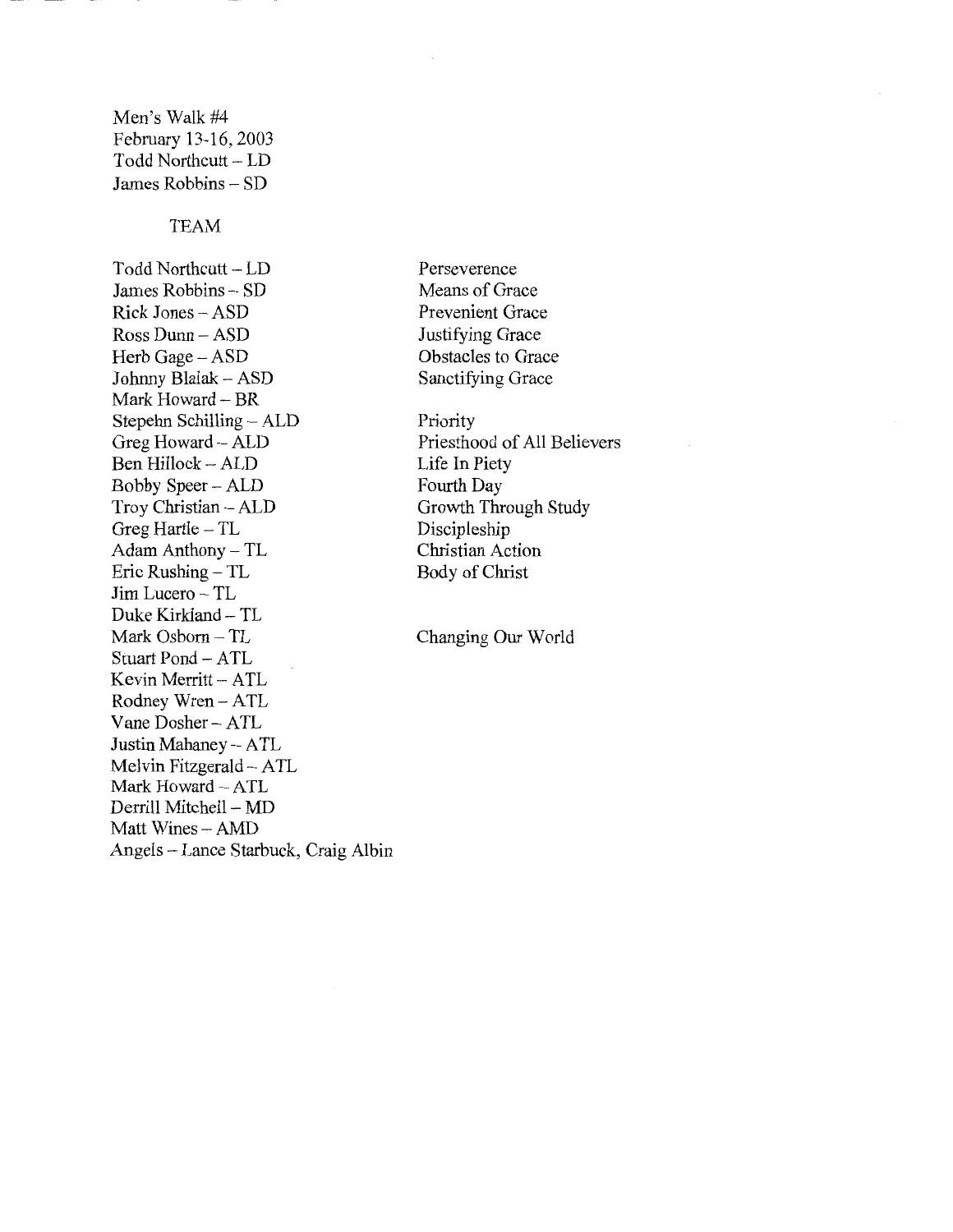Women's Walk #4 June 12-15,2003 Hayley Christian- LD Aaron Reed - SD

#### 36 PILGRIMS

 $\overline{\phantom{a}}$  Karina Benton  $\sqrt{I}$  Jan Billingsley Sarah Bollinger Rhonda Boswell Melba Burdine √ Rachael Ann Caraffa /Lori Chavez Betty Dabovich Kanetha Foster  $\sqrt{\phantom{a}}$  Avis Grisham Gina Gutierrez / Jenna Hardwick √Kendra Head JMargaret Hendrickson Nedra Isbell  $\sqrt{\frac{1}{1}}$ Billie Johnson ..;: Linda Klinger /Liliane Logan ~Bobbie McDonald Stephanie Michael Robin Miller Patty Mohon Linda Moss *J* Stacy Cooper-Kennedy Jo Osborn Jo Jo Osbom Dorothy Reid Baldock Christi Richards / Radna Running /Rica Smith Kelly Steward Kimberly Tibbs Rebecca Valdez Jim Elyce Wade Ruth Wingate Cristal Wofford

Clovis, NM Farwell, TX Portales, NM ' Clovis, NM' Melrose, NM Hereford, TX Farwell, TX Raton, NM Farwell, TX · Hereford, TX Clovis, NM' Muleshoe, TX Lubbock, TX Clovis, NM Clovis, NM Clovis, NM Wellington, TX Muleshoe, TX Friona, TX Clovis, NM• Texico, NM Milnesand, NM, Farwell,  $TX \cdot$ Albuquerque, NM Friona, TX Friona, TX' Clovis, NM Clovis, NM' Portales, NM Clovis, NM Clovis, NM· Clovis, NM · Hereford, TX · Clovis, NM Melrose, NM · Melrose, NM ·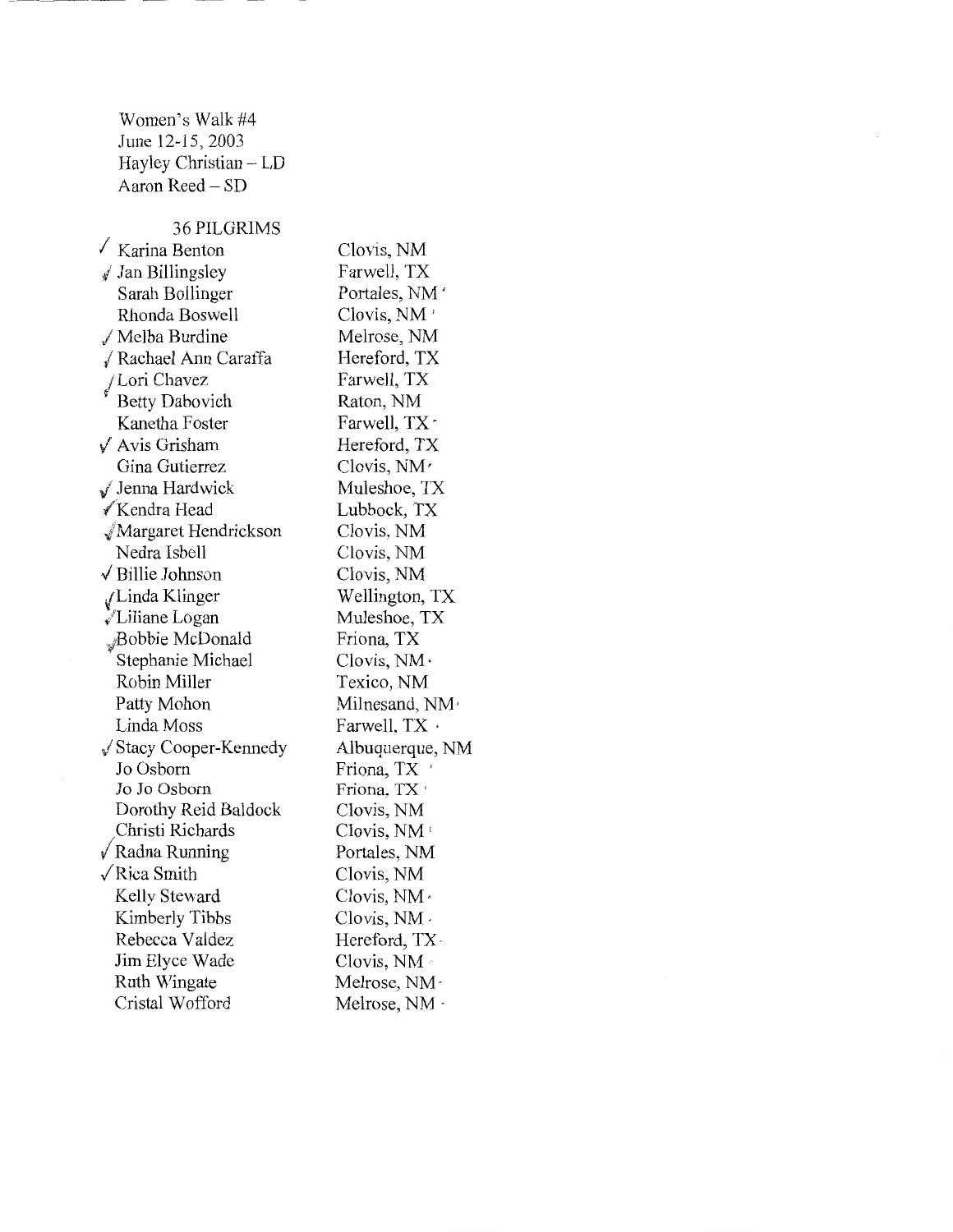Women's Walk #4 June 12-15,2003

TEAM Hayley Christian- LD  $\sqrt{\text{Aaron Reed}} - \text{SD}$  $\sqrt{\text{Jeff}}$  Addison – ASD ,./.lody Wilson- ASD  $\sqrt{J_0}$  Gay – ASD Tammy Northcutt- BR Roberta Howard- PLD Jeanie Eichenberger- ALD Sherry Best - ALD Alice Richmond - ALD Brenda Wren - ALD Sheryl Christian- ALD LuAnnFillpot- TL Annetta Hadley - TL Robin Howard- TL Christi Lucero - TL Sissy Thatcher- TL Lorraine Weingates - TL Joeli Cathey- ATL *j* Candy Dyer- A TL Beverly Lockmiller- A TL Brenda Logan- ATL Maria Waters - ATL Kristy White - ATL

Perseverence Means of Grace, Sanctifying Grace Justifying Grace Obstacles to Grace Prevenient Grace Life in Piety

Growth Through Study Priorities Discipleship Priesthood of All Believers Christian Action

Fourth Day

Changing Our World Body of Christ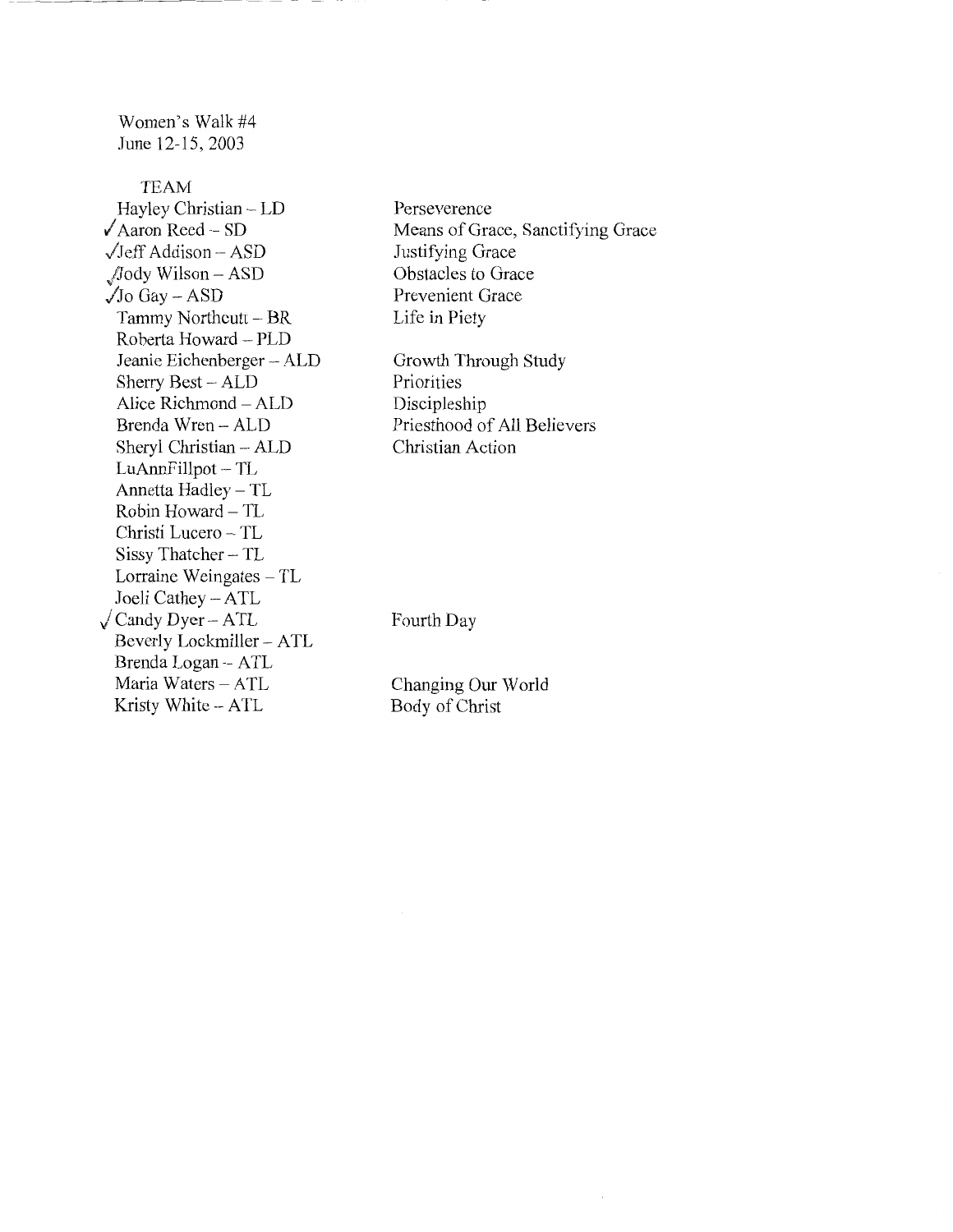Men's Walk #5 August 7-10, 2003 Rob Roark- LD Brad Reeves - SD

------------- -----

## 17 PILGRIMS

George Alirez Brian Baldwin Stan Bilbrey Walter Bradley Gary Dickerman Cip Encinias TemHorry Winston McDonald Bill Melton John Mohon Clay Post Steve Reed Mike Rodriquez Garry Shipman Cody sparks Edwin Teltschik Rick Wilcher

Clovis, NM Clovis, NM Clovis, NM Albuquerque, NM Melrose, NM Clovis, NM Clovis, NM Clovis, NM Clovis, NM Milnesand, NM Lubbock, TX Texico, NM Clovis, NM Muleshoe, TX Melrose, NM Farwell, TX Portales, NM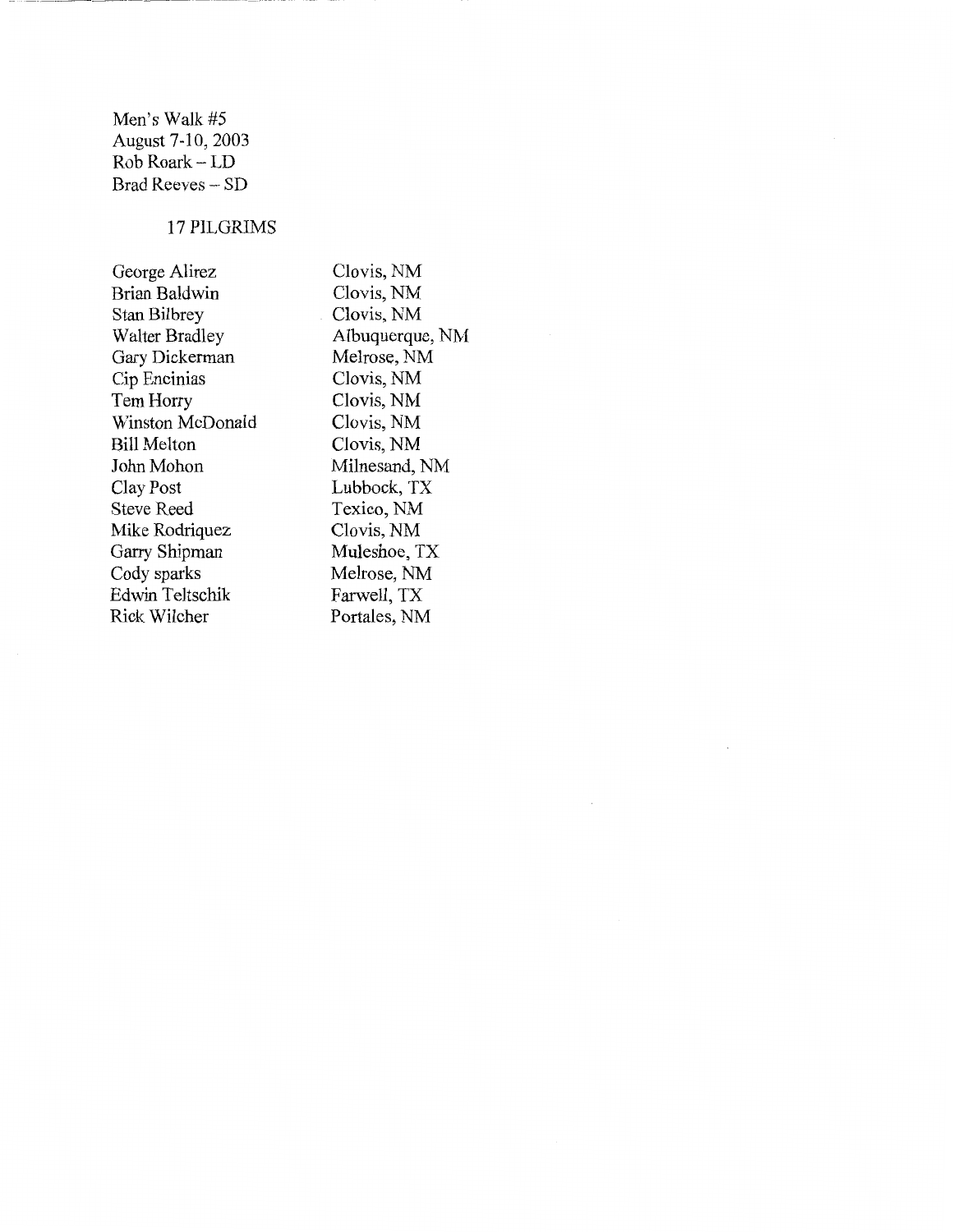Men's Walk #5 August 7-10, 2003 Rob Roark, LD Brad Reeves, SD

------"---- -- - -"

TEAM

RobRoak-LD Brad Reeves - SD Herb Gage - ASD Robert Kerby- ASD Larry Tedrow- ASD Mike Chaves- BR Waymond Ragland- ALD Mike Richmond- ALD Web Smartnick- ALD Kent Ware- ALD Lee Hutchins - PLD L.C. Gonser - TL Keith Hadley  $-TL$ Travis Husted- TL Robert Klump - TL Joe Roark- TL Chad Smith- TL Todd Shipman- A TL Bill Sheridan- ATL Joe Ward- ATL Brown Edwards - ATL Lyn Tibbs- ATL Dick Powell- ATL Justin Brozek- MD Mike Teague- AMD Perseverence Justifying Grace, Means of Grace Prevenient Grace Obstacles to Grace Sanctifying Grace Priesthood of All Believers Christian Action Priorities Life In Piety Discipleship Fourth Day Body of Christ Changing Our World Growth Through Study Angels- Todd Northcutt, David George Prayer Team- Louis Brown, Alan Herman, Ben Hillock, Don Reid, Dean Thatcher, Tom Weingates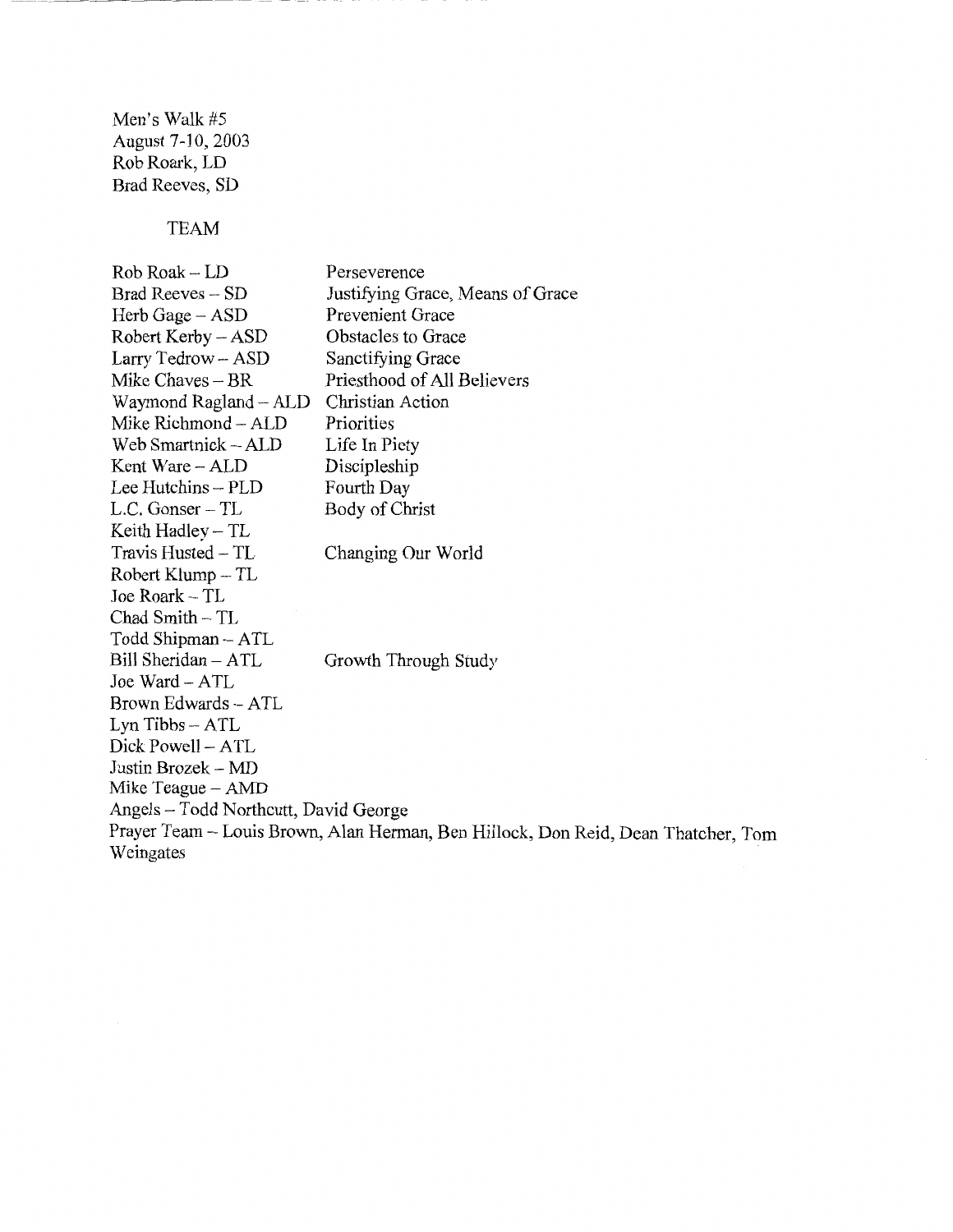Women's Walk #5 October 30-November 2, 2003 Carol Morgan - LD Herb Gage – SD

#### 29PILGRIMS

/ Janelle Adrian Theresa Bradley Veda Ervin  $\mathscr I$  Judy Fillpot Kit Foreman /Susan Harkey √ Sara Hennessy /Barb Horry Jo Hughes Eileen Husted Janice Jenkins Rose Kelly  $\sqrt{\ }$  Frances Lovelace Mary Martin Gayle Nash Alice Pierce Dee Dee Pomper ,/Gwen Rawlins Carolyn reed √ Jan Salazar-Hagar √ Jessica Sanchez Hazel Smith Vicky Smith Rhonda Stockton Mickye Thompkins  $\sqrt{\text{K}$ aren Tidwell  $\sqrt{\text{Elizabeth}}$  ware Donna Wilcher Rachel Winfrey Clovis, NM •

Clovis, NM Melrose, NM - Clovis, NM Bandera, TX Clovis, NM· Burkburnett, TX Clovis, NM Clovis, NM Texico, NM Albuquerque, NM Texico, NM· Causey, NM, Farwell, TX Texico, NM. Melrose, NM Texico, NM• Farwell, TX Portales, NM Texico, NM~ Clovis, NM Portales, NM Clovis, NM-Melrose, NM <sup>~</sup> Clovis, NM~ Clovis, NM· Clovis, NM Clovis, NM Portales, NM